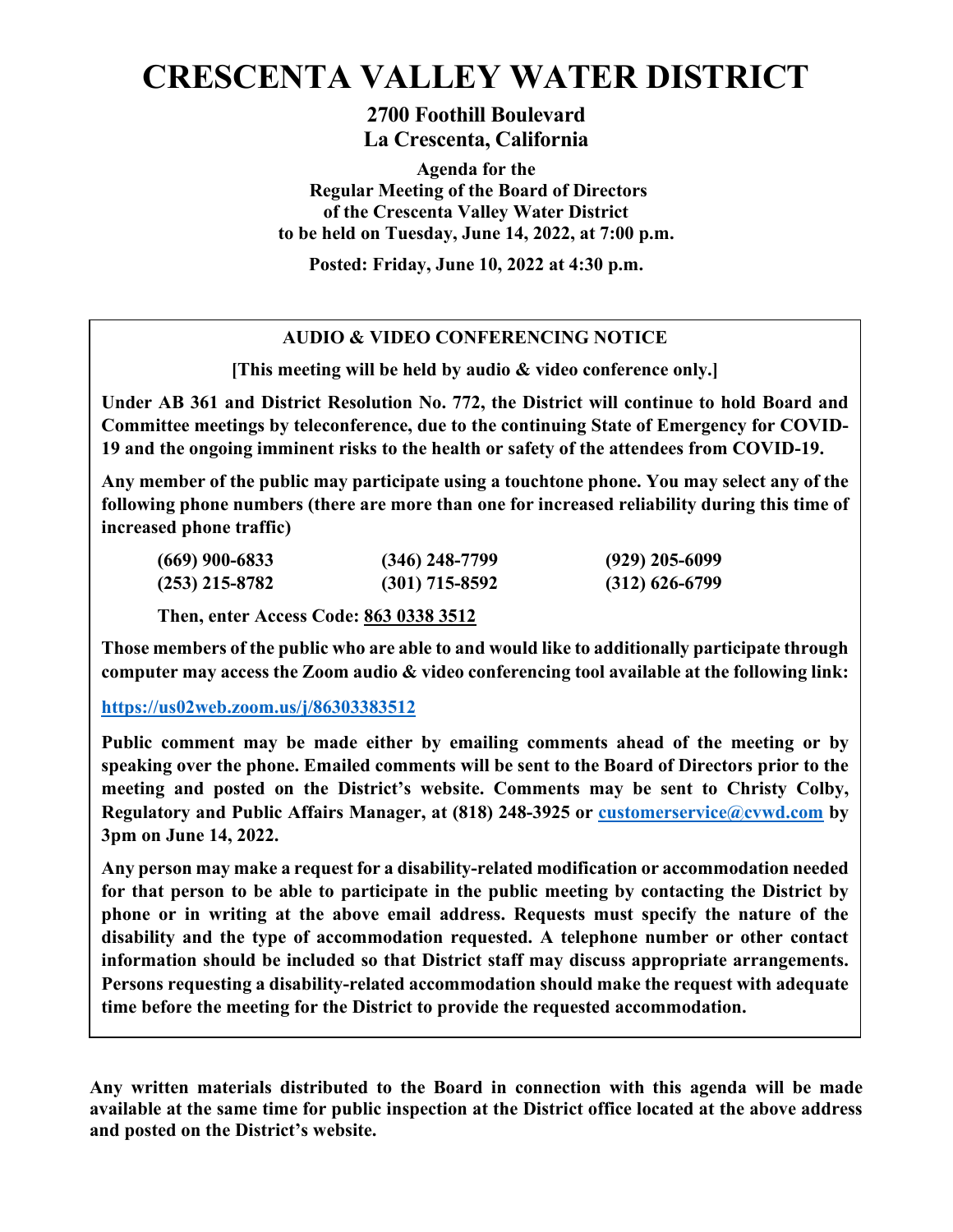# **Call to Order and Determination of Quorum**

**Pledge of Allegiance**

**Adoption of Agenda**

# **Public Comments**

**At this time, the public shall have an opportunity to comment on any non-agenda item relevant to the subject matter jurisdiction of the Board. This opportunity is non-transferable, and speakers are limited to one three-minute (3) comment. Under the provisions of the Brown Act, the Board is prohibited from taking action on items not listed on the agenda, except under certain circumstances.**

# **Foothill Municipal Water District Report**

1. Report on activities at Foothill Municipal Water District.

# **Consent Calendar**

- 1. Consideration and approval of the Minutes of the Adjourned Regular Board Meeting on May 24, 2022.
- 2. Consideration and approval for continuing to hold meetings by teleconference.

#### **Action Calendar**

The public shall have an opportunity to comment on any action item as each item is considered by the Board. This opportunity is non-transferable, and speakers are limited to one two-minute (2) comment.

- 1. **Discussion of Drought Rates** Explore the practice of drought rates for water utilities.
- 2. **Volunteer Coverage Under Workers' Compensation** Consideration and motion to adopt Resolution No. 778 to cover District volunteers under workers' compensation insurance.

#### **Information Items**

# **Written Communications to District/Board of Directors**

# **General Manager's Report**

#### **Attorney Report**

# **Reports of Committees**

- **Engineering Committee**
- **Finance Committee**
- **Employee Relations Committee**
- **Policy Committee**
- **Community Relations/Water Conservation Committee**
- **Emergency Planning Committee**
- **Technology Committee**

**Directors' Oral Reports** – Reports on issues, meetings, or activities attended by Directors.

# **Board Members' Request for Future Agenda Items**